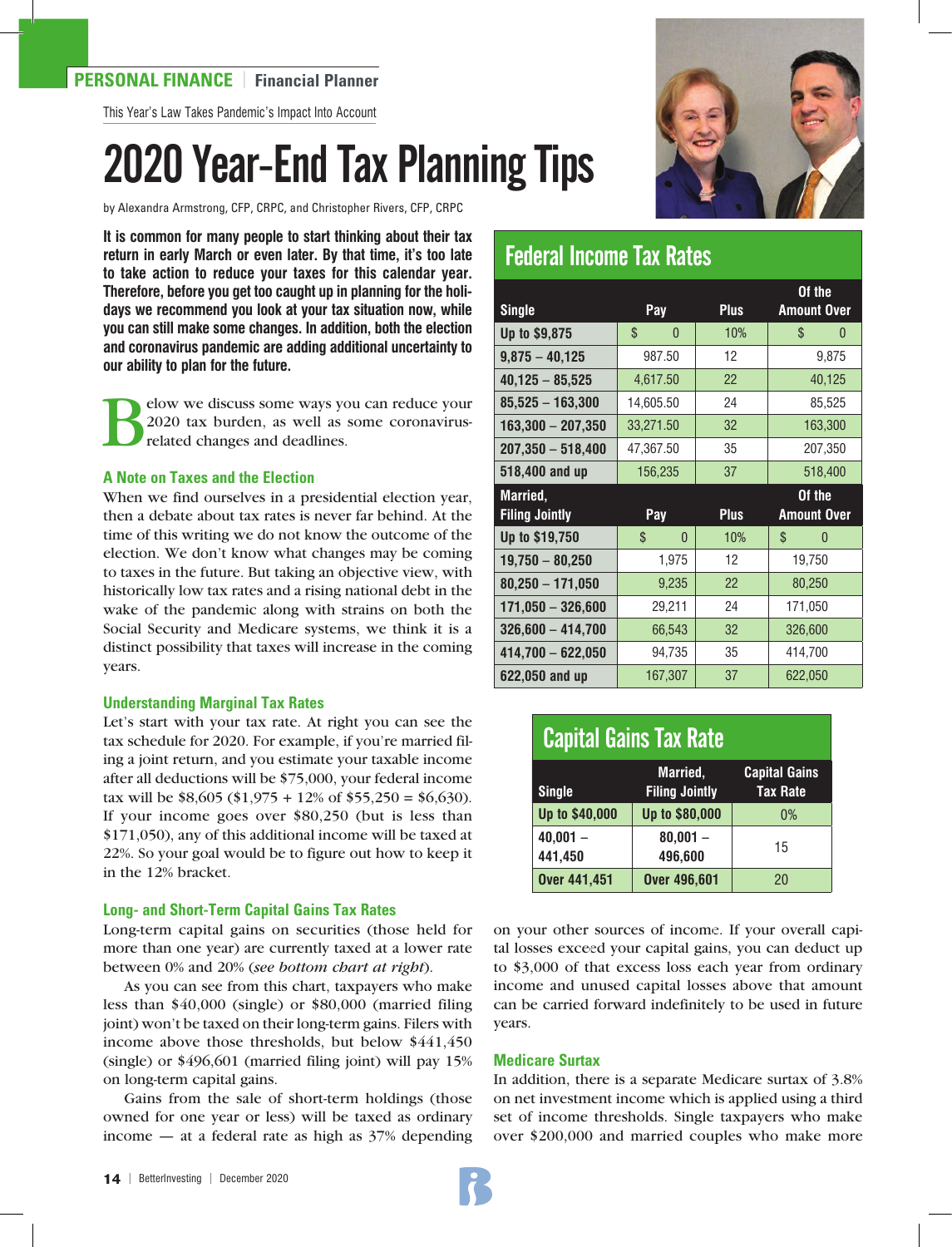than \$250,000 will be subject to this 3.8% surtax on net investment income, in addition to the capital gains tax noted above.

#### **Taking Tax Losses**

If you have an investment showing a loss, you might consider selling the shares to realize the loss and reduce your taxes. If you believe the holding is still a good long-term investment, there are two ways to do this. First, you can sell the stock for a loss and repurchase it in 31 days. The Internal Revenue Service requires you to wait 30 days to do so to avoid erasing the tax loss, the so-called "wash-sale rule" (*see page 11*).

However, if you're concerned about the stock moving up during the 30-day waiting period, you could double up on your position now, wait 30 days and then sell the shares that cost the most, assuming they're still at a loss. Obviously, you need to make the purchase before the end of November in order to wait the 31 days and still be able to take the loss in the 2020 tax year. Trades completed on the last business day of the year count for 2020, even if they don't settle until 2021.

#### **Accelerating Deductions**

Tax changes put in place in 2018 eliminated or limited many itemized deductions, in favor of an increased standard deduction of \$12,000 for single filers and \$24,000 for married couples. If you are over 65 you get a slightly higher deduction — \$13,600 for single filers, \$26,600 for married filing joint.

As a result, you must have significant deductions, including state and local taxes, medical expenses, charitable contributions and mortgage interest, in order to itemize.

One important note — in 2020, medical expenses are deductible once they surpass 7.5% of your adjusted gross income (AGI). Next year, the threshold for taking a deduction will be 10% of AGI. Therefore, if you are close to the standard deduction threshold and the 7.5% medical

threshold this year, you should consider paying for any upcoming medical procedures before year-end. You will have a lower hurdle to clear in 2020 in order to deduct a portion of these expenses.

#### **Temporary Changes to Charitable Contribution Deductions**

Whether you contribute cash, stock or other assets, it's important to adhere to the year-end deadlines for 2020 charitable contributions.

If you donate cash to a charitable organization, you can deduct your donation in 2020 as long as you mail your check by **Dec. 31**. This is true even if the organization doesn't cash your check until 2021. If you charge your donation to your credit card, your donation is treated as occurring on the date the charge occurs.

If you donate stock or other securities by mailing certificates, the date of mailing is the date of the donation. If you have the shares donated electronically, the date your brokerage statement shows the shares leaving the account is the date of the gift. The value of your donation for stocks equals the average of the highest and lowest selling prices for that date, not the value the charity acknowledges as your gift. If you donate shares you have held less than a year, you can only deduct the cost of the shares.

Donations of clothing, household items and other goods can be deducted based on the fair market value of the goods. We recommend you make an itemized list of donated items and take pictures of your donated items in case your tax return is audited. If you give a charity an item worth \$5,000 or more you should get an outside appraisal prior to gifting it.

Typically, charitable cash contributions are limited to 60% of your adjusted gross income. This restriction has been temporarily removed for 2020. This year you can make deductible cash contributions of up to 100% of your adjusted gross income, wiping out your 2020 tax

liability entirely. While that may not be feasible for most, this also means you have an increased ability to lower your tax bracket through charitable deductions. Note this temporary increase does not apply to gifts of securities.

In order to get tax benefits for charitable contributions you generally must itemize deductions, as noted above. There is one exception for 2020 only. The CARES Act passed earlier this year includes a provision that allows taxpayers to deduct up to \$300 in charitable contributions (cash only) if the taxpayer does not itemize deductions. This provision applies only to the 2020 tax year.

#### **Contribute the Maximum You Can to a Qualified Retirement Plan**

In 2020, you can contribute the lower of \$19,500 or whatever you earned to your  $401(k)$  or  $403(b)$  plan. If you're age 50 or older, you can add another \$6,500 to that number. Contributing the maximum lowers your taxable income and the money in the 401(k) compounds tax-deferred. These contributions must be made in the form of payroll deductions before year-end.

If your AGI is below \$104,000 as a married person filing jointly or \$65,000 as a single/head of household, you can also make a taxdeductible contribution of \$6,000 (or \$7,000 if you are age 50 or older) to an individual retirement account, even if you are covered by a 401(k) plan at work.

Contributions to an IRA for 2020 can be made any time before the normal filing deadline of April 15, 2021, or when you file your 2020 tax return on extension, whichever date comes first. This is one area where you can wait until after yearend to make a decision.

#### **Coronavirus-Related Distributions Expire at Year-End**

The CARES Act also created the ability to take Coronavirus-Related

*Continued on Page 47*